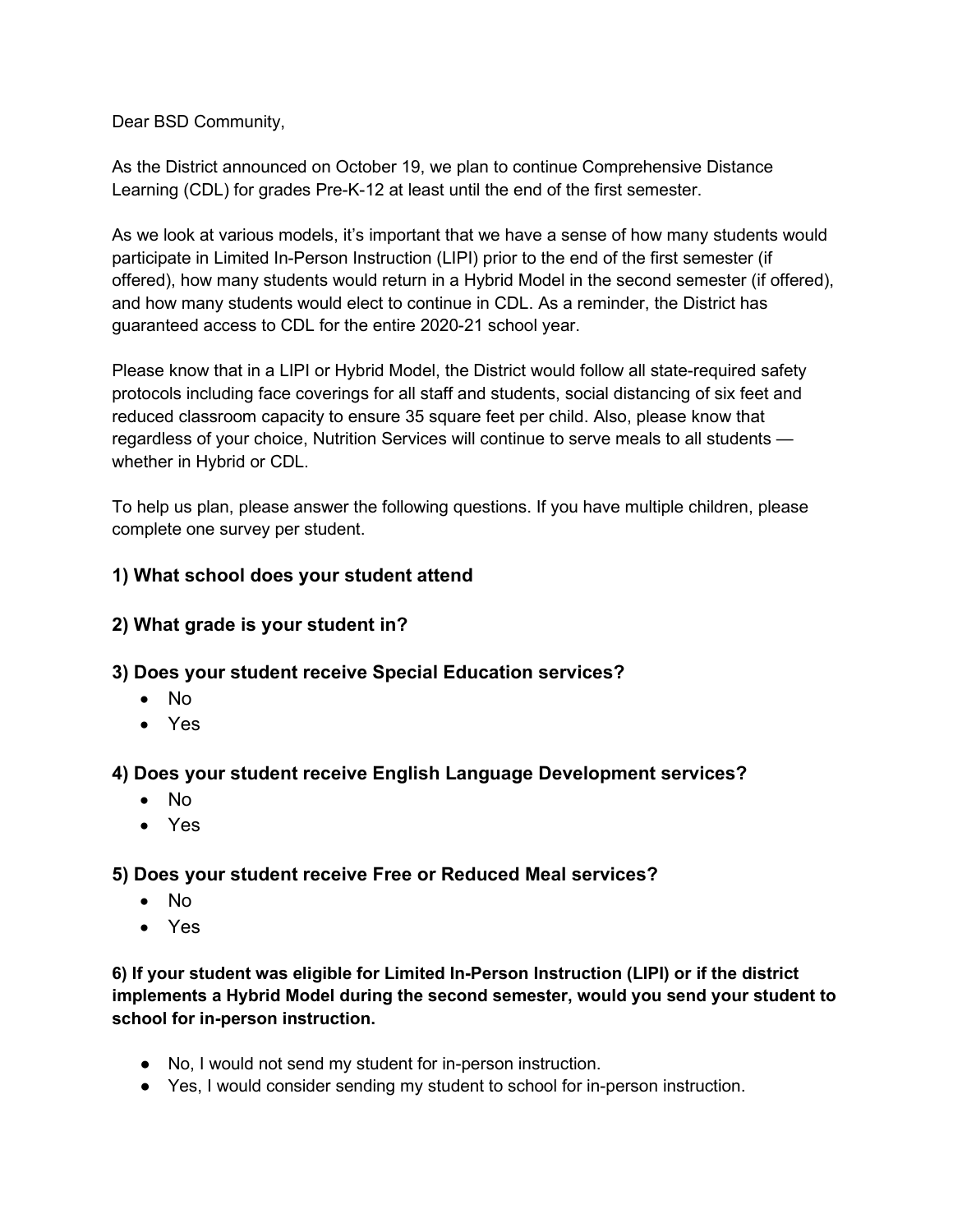**7) If your student was eligible for Limited In-Person Instruction, your student would only receive a maximum of 2 hours of instruction (per current state guidelines) with a varying schedule from 1-5 days per week. Given this information, would you send your student back to school for Limited In-Person Instruction?**

- No, I would not send my student for Limited In-Person Instruction.
- Yes, I would consider sending my student to school for Limited In-Person Instruction.

### 8**) If your child would receive less teacher-directed instructional time overall, would you send your student back to school to receive Limited In-Person Instruction?**

- No, I would not send my student for Limited In-Person Instruction.
- Yes, I would consider sending my student to school for Limited In-Person Instruction.

# **9) If your child would have a different teacher as a result of participating in Limited In-Person Instruction, would you send your student back to school to receive Limited In-Person Instruction?**

- No, I would not send my student for Limited In-Person Instruction.
- Yes, I would consider sending my student to school for Limited In-Person Instruction.

## **10) If your child would receive less teacher-directed instructional time overall in a Hybrid Model, would you send your student back to school in a Hybrid Model?**

- No, I would not send my student back to school in a Hybrid Model.
- Yes, I would consider sending my student to school in a Hybrid Model.

## **11) If your child would have a different teacher as a result of returning in a Hybrid Model, would you send your student back to school in a Hybrid Model?**

- No, I would not send my student back to school in a Hybrid Model.
- Yes, I would consider sending my student to school in a Hybrid Model.

**12) Transportation will be available for Limited In-Person Instruction and any Hybrid Model. Routes will run at reduced capacity with appropriate social distancing. If your student attends in-person school, will they use the bus service? (This information is important as we determine the number of cohorts that each student can be a part of.)** 

- No, my student will not ride the school bus.
- Yes, my student will ride the school bus.
- Maybe